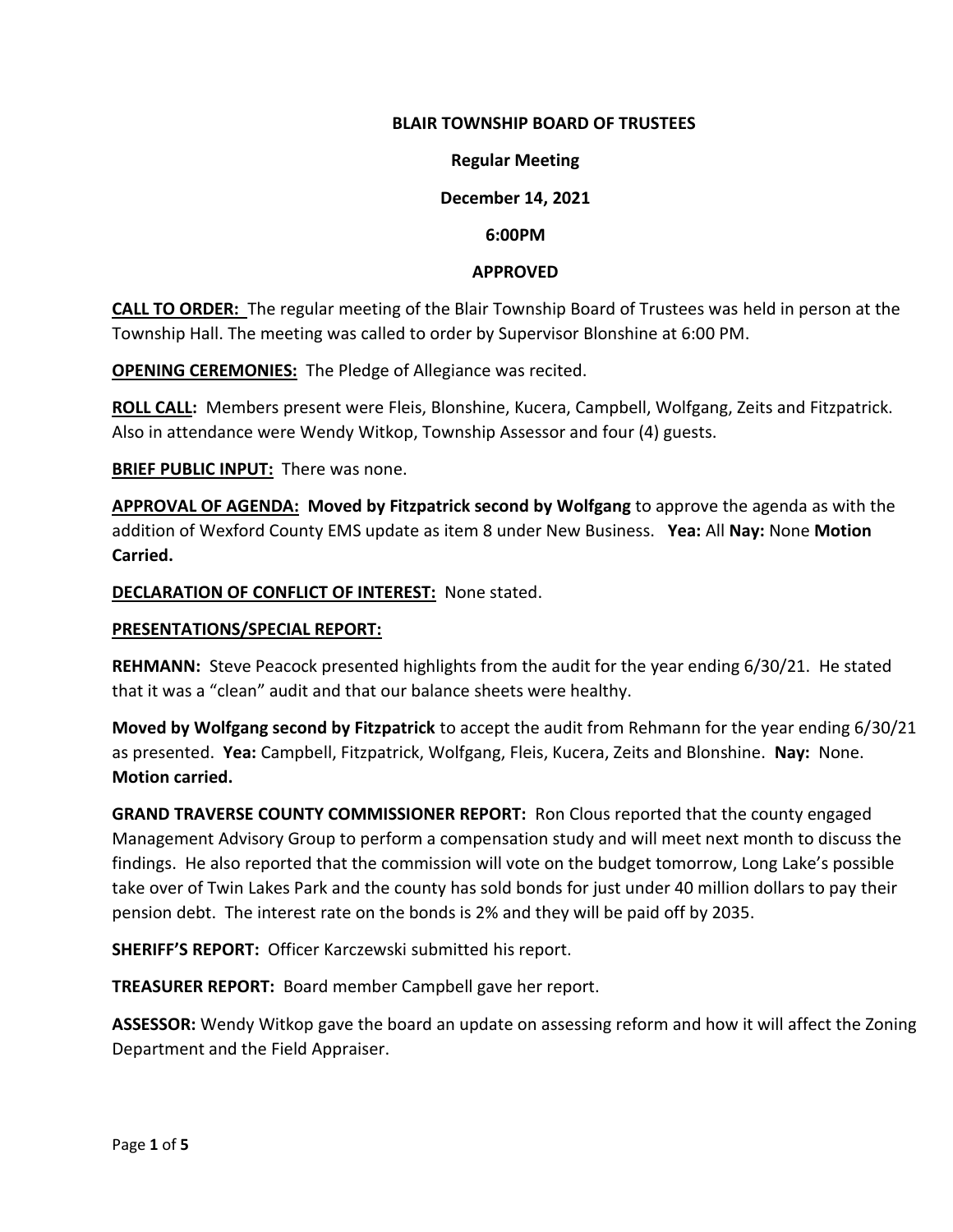# **ANNOUNCEMENTS/CORRESPONDENCE:**

Board member Fleis referred to the Emergency Services Report that stated that employee Tim Guenthardt performs extra tasks around the station, and she thanks him for that.

Supervisor Blonshine reported that the first Open House for ARPA Funds was held December 9, 2021 and four (4) members of the public were in attendance. The board received some good input despite the low turnout. She stated that another Open House will be scheduled after the new year.

**CONSENT CALENDAR: Moved by Fitzpatrick second by Fleis** to approve the consent calendar as presented. **Yea:** Blonshine, Campbell, Wolfgang, Kucera, Fleis, Zeits and Fitzpatrick. **Nay:** None **Motion Carried.**

| <b>FUND</b>         | <b>CHECK NUMBERS</b> | TOTALS |            | <b>REPORTS</b>                 |
|---------------------|----------------------|--------|------------|--------------------------------|
| Pooled Operating    | #5522-5632           |        | 133,370.87 | <b>EMS Report</b>              |
| Trust & Agency Fund | #1103-1108           |        | 11,067.15  | Water Dept. Report             |
| <b>Tax Account</b>  | #6826-6835           |        | 34,753.81  | <b>Minutes Regular Meeting</b> |
| Payroll Check       | #1823-1829           |        | 32,998.09  | November 9, 2021.              |
| Direct Deposit/EFT  |                      |        | 161,280.30 |                                |

# **UNFINISHED BUSINESS:**

**1. Approval to pay \$500.00 Attorney Fee to TCAPS to Record the Deed for the donated property prior to the next board meeting**

Supervisor Blonshine explained that if the environmental report comes back before the next meeting she would like to move forward on getting the deed recorded.

**Moved by Wolfgang second by Zeits** to allow the Clerk and Treasurer to process the check for \$500.00 to TCAPS for recording the deed prior to the next board meeting. **Yea:** Blonshine, Kucera, Fitzpatrick, Campbell, Wolfgang, Fleis and Zeits. **Nay:** None**. Motion carried.**

# **2. Re-evaluate COVID Sick Time Bank Resolution #2021-24**

The original resolution stated that the board would re-evaluate at the end of the year. Supervisor Blonshine stated that with the number of cases we have been seeing, this should be extended.

**Moved by Blonshine second by Zeits** to extend the use of COVID Sick Time Bank through June 30, 2022. **Yea:** Kucera, Fitzpatrick, Campbell, Wolfgang, Fleis, Zeits and Blonshine. **Nay:**  None. **Motion carried.**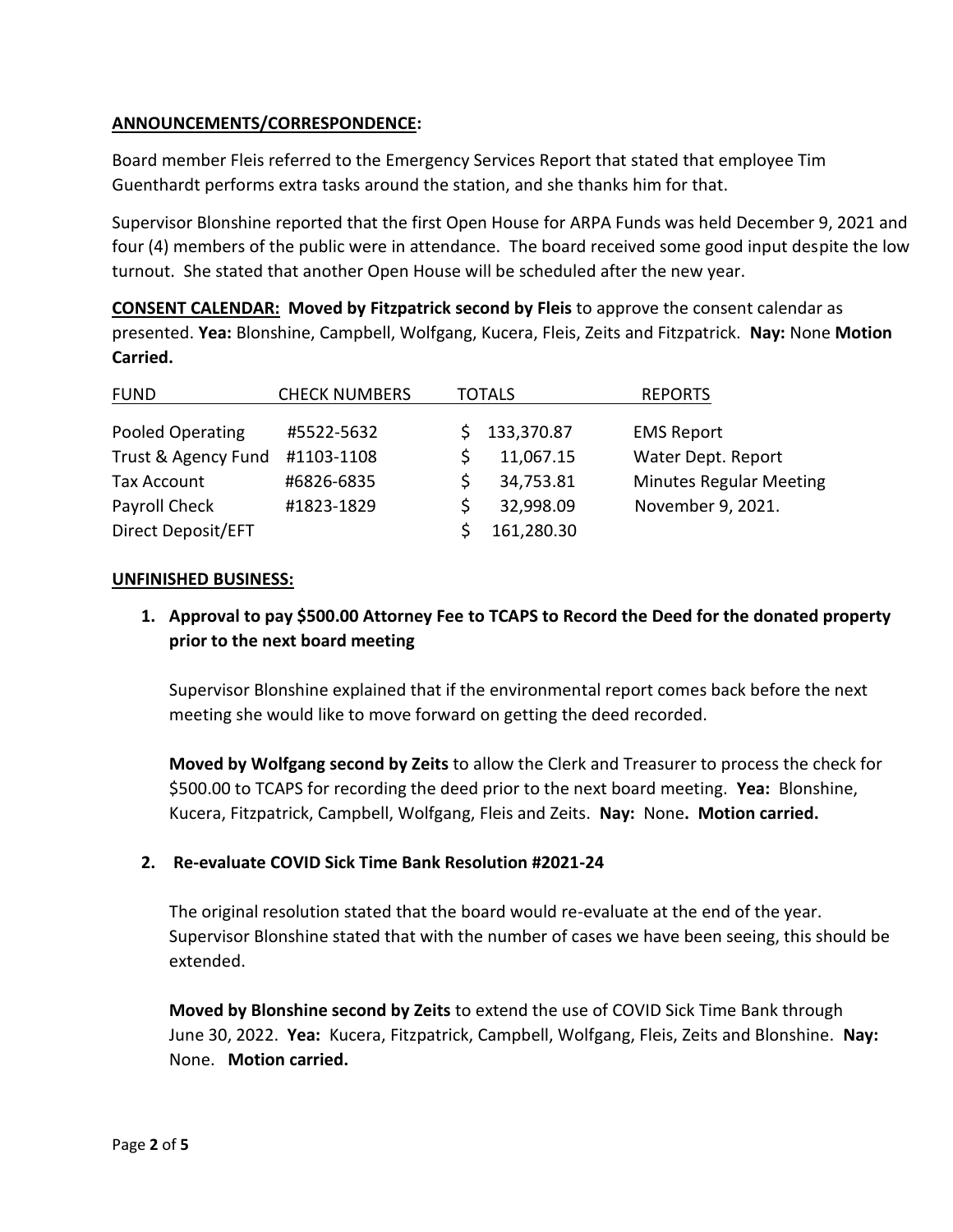# **3. Corrected List of Parcel Numbers for Meadow Woods 1&2 Street Light Special Assessment**

Board Member Wolfgang stated that the list of parcels numbers included in the board packet when the special assessment was approved had all of the parcels starting with 430, which is incorrect. Meadow Woods 1 parcels all start with 430 and Meadow Woods 2 parcels start with 460. No action taken.

## **4.** .**gov domain**

Board member Wolfgang stated that the domain name blairtownshipmi.gov has been approved. There was discussion regarding the cost and how to start the process of switching e-mail and the website from .org to .gov.

**Moved by Wolfgang second by Fleis** to move forward with the process of claiming blairtownshipmi.gov as the Township's domain name. **Yea:** Campbell, Fitzpatrick, Zeits, Wolfgang, Blonshine (if it is at no cost), and Fleis. **Nay:** Kucera. **Motion carried.**

#### **NEW BUSINESS:**

# **A. Amendment to Policy #2021-13 Public Inspection of Records**

Supervisor Blonshine explained that the changes to this policy were requirements of the Assessing Reform that was discussed earlier.

**Moved by Blonshine second by Wolfgang** to approve the amendment to Policy #2021-13 Public Inspection of Records. **Yea:** Zeits, Wolfgang, Campbell, Blonshine, Fleis, Fitzpatrick and Kucera. **Nay:** None. **Motion carried.**

# **B. Policy #2021-22 Federal Procurement Conflict of Interest Policy**

Board member Wolfgang stated that this policy needs to be adopted as part of the acceptance of the ARPA funds.

**Moved by Fitzpatrick second by Blonshine** to adopt policy #2021-22 Federal Procurement Conflict of Interest Policy. **Yea:** Wolfgang, Campbell, Fitzpatrick, Kucera, Fleis, Zeits and Blonshine. **Nay:**  None. **Motion carried.**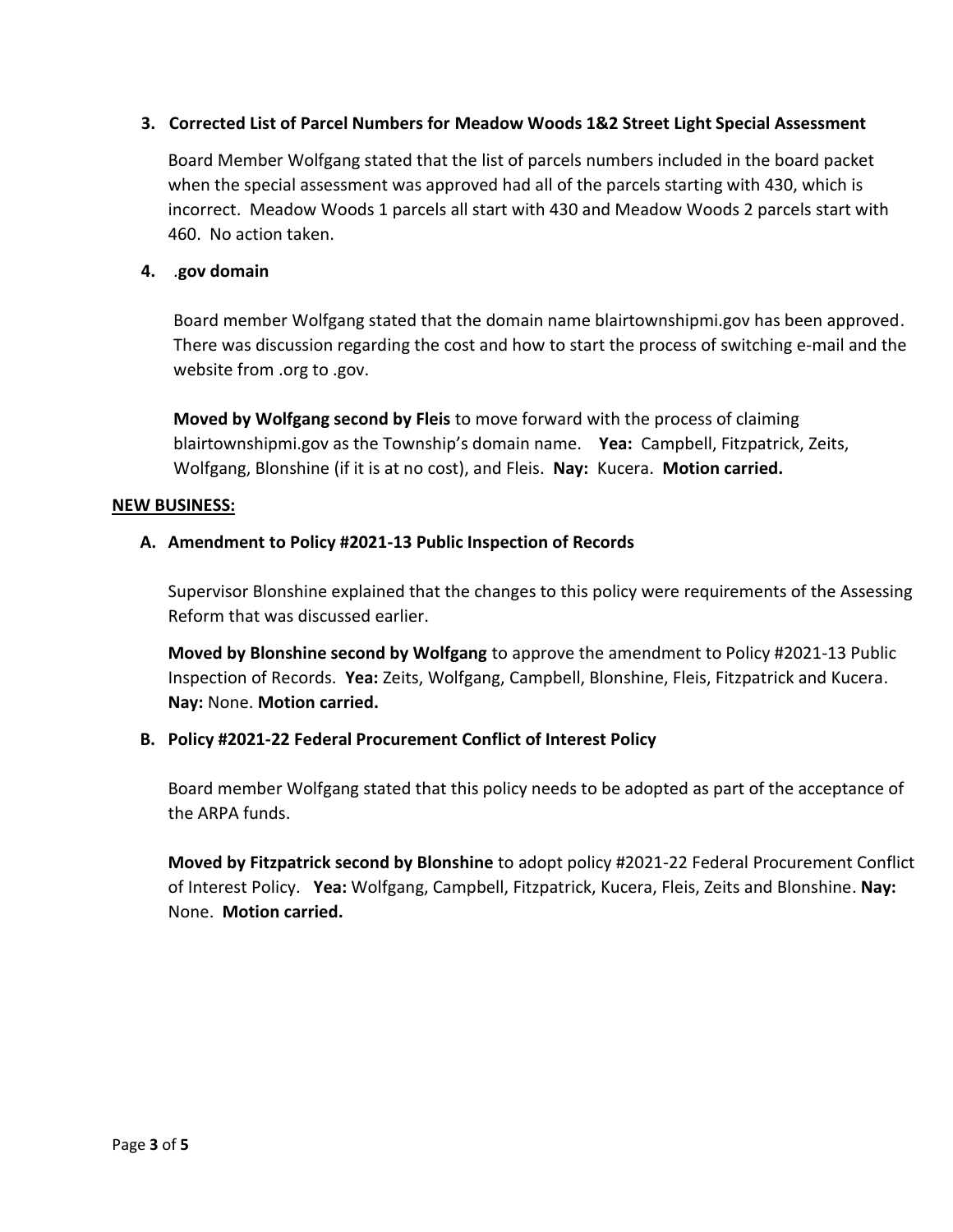## **C. Resolution #2021-27 to Set Water and Sewer Fees**

Board Member Wolfgang stated that this resolution is a result of the motion made at the last meeting regarding the water benefit fees for the Blair Plaza Laundromat. Supervisor Blonshine stated that she was under the impression that the motion at the last meeting was a variance from the ordinance, and was granted for that particular case. Several other board members were under the same impression. Board Wolfgang stated that when she asked the Water/Sewer Coordinator she was told that per the ordinance, the fees are set by resolution. There was discussion regarding the possibility of another laundromat locating in the township and if so, why we would not charge the same as for this one.

**Moved by Fitzpatrick second by Kucera** to adopt Resolution #2021-27 to Set Water and Sewer Fees. **Yea:** Fitzpatrick, Blonshine, Zeits, Wolfgang, Fleis, Kucera and Campbell. **Nay:** None. **Motion carried.**

# **D. Budget Amendment**

**Moved by Fleis second by Fitzpatrick** to amend the budget increasing Donations Revenue by \$27,561.00 and increasing Parks & Rec Capital Outlay expenditures by \$27,561.00 and moving \$7,500.00 from Contingency to Parks & Rec Capital Outlay. **Yea:** Blonshine, Zeits, Wolfgang, Fleis, Kucera, Campbell and Fitzpatrick. Blonshine, Zeits, Kucera and Campbell. **Nay:** None **Motion carried.** 

# **E. Road Name Approval Stafford Ranch Lane**

**Moved by Blonshine second by Wolfgang** to approve the name Stafford Ranch Lane. **Yea:** All. **Nay:**  None. **Motion carried.**

# **F. Road Name Approval Maple Hill Road**

**Moved by Fitzpatrick second by Kucera** to approve name Maple Hill Road. **Yea:** All. **Nay:** None. **Motion carried.**

# **G. Closed Session – Employee Issue**

**Moved by Wolfgang second by Fitzpatrick** to go into closed session at 7:28 pm. **Yea:** All**. Nay:**  None. **Motion carried**

**Moved by Wolfgang second by Kucera** to come out of closed session at 7:49 pm. **Yea:** All. **Nay:**  None. **Motion carried.**